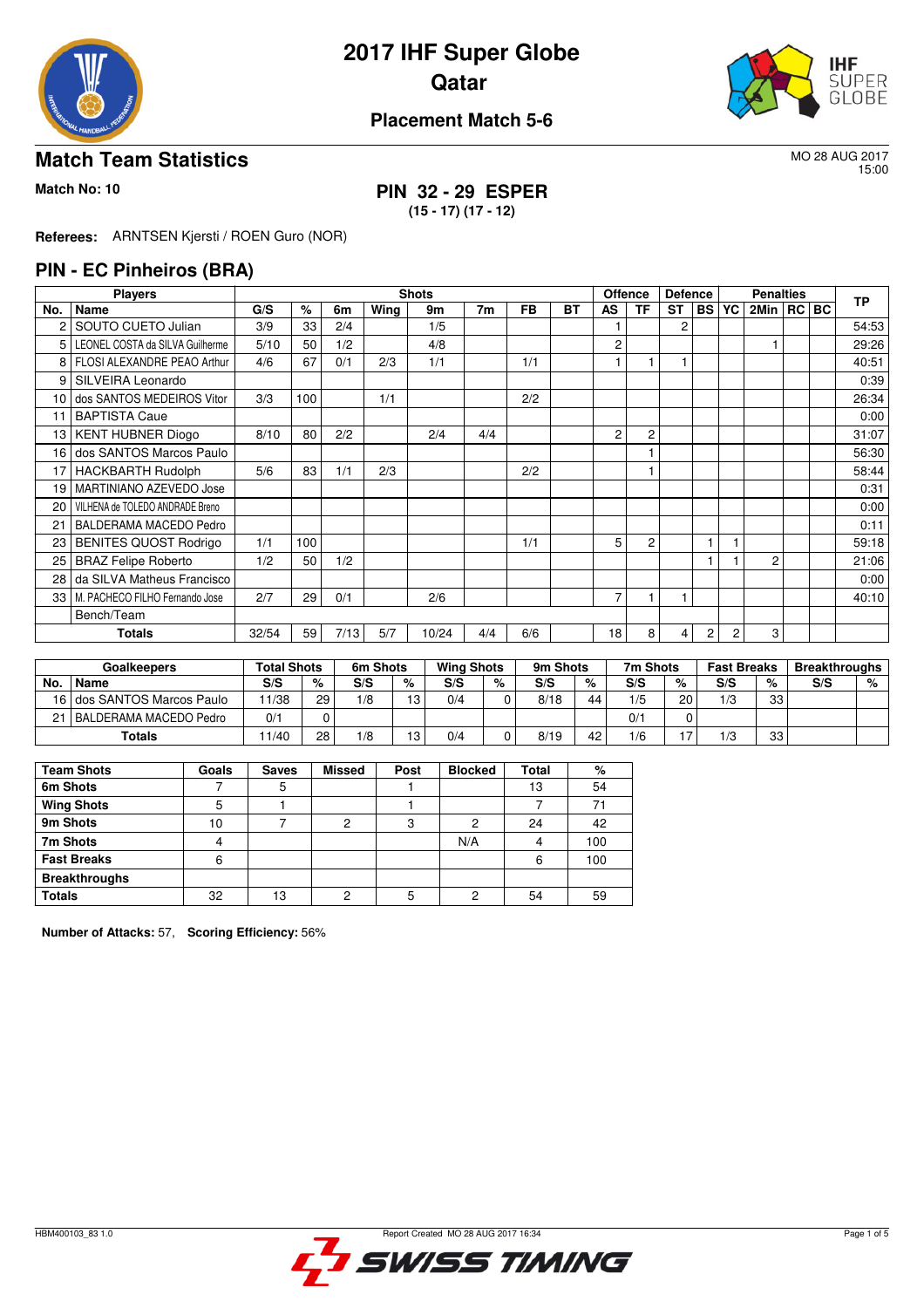

## **2017 IHF Super Globe Qatar**



### **Placement Match 5-6**

### **Match Team Statistics** MO 28 AUG 2017

15:00

**Match No: 10 PIN 32 - 29 ESPER (15 - 17) (17 - 12)**

**Referees:** ARNTSEN Kjersti / ROEN Guro (NOR)

### **BRA - EC Pinheiros (BRA)**

### **Shots Distribution Players** Goals / Shots 11 BAPTISTA C 13 KENT HUBNER D  $\frac{10 \text{ dos SANTOS MEDEIRO}}{10 \text{ kg } \cdot \frac{1000 \text{ m}}{10 \text{ kg } \cdot \frac{1000 \text{ m}}{10 \text{ kg } \cdot \frac{1000 \text{ m}}{10 \text{ kg } \cdot \frac{1000 \text{ m}}{10 \text{ kg } \cdot \frac{1000 \text{ m}}{10 \text{ kg } \cdot \frac{1000 \text{ m}}{10 \text{ kg } \cdot \frac{1000 \text{ m}}{10 \text{ kg } \cdot \frac{1000 \text{ m}}{10 \text{ kg } \cdot \frac{1000 \text{ m}}{10 \text{$ 2 SOUTO CUETO J 5 LEONEL COSTA da SI 8 FLOSI ALEXANDRE PE  $\overline{2}/\overline{2}$  $7/1$  $0/1$  $1/1$  1/1 1/1 1/1  $1/1$  1/1  $\begin{array}{|c|c|c|}\n\hline\n0/1 & 2/3 \\
\hline\n\end{array}$  $\frac{1}{1/1}$ 0/1 2/2 ‼ 1/1 0/1  $1/1$  2/2 8 B  $1/1$ 1/2  $0/1$  3/4 H u p ú t, 1-Missed 2-Post 2-Post 1-Blocked 1-Post 25 BRAZ F 16 dos SANTOS M 17 HACKBARTH R 19 MARTINIANO AZEVEDO 20 VILHENA de TOLEDO 21 BALDERAMA MACEDO P 23 BENITES QUOST R  $\frac{1}{1/1}$  1/2 ٦  $0/1$   $1/1$ ł, ł, 8 ò,  $1/1$ 1/1

t i

Ħ

| 28 da SILVA M | 33 M. PACHECO FILHO F |           |
|---------------|-----------------------|-----------|
|               |                       |           |
|               |                       | 1/2       |
|               | 0/1                   | 1/1       |
|               | 1-Missed              | 1-Blocked |

**Team**

ш

2/2

U



# Saves / Shots

Ħ

a a н

| 2/6 | 1/7 | 0/4 |
|-----|-----|-----|
| 2/5 | 4/4 | 0/2 |
| 0/3 | 1/2 | 1/7 |

| 16 dos SANTOS M |     |     |
|-----------------|-----|-----|
| 2/6             | 1/6 | 0/3 |
| 2/5             | 4/4 | 0/2 |
| 0/3             | 1/2 | 1/7 |

21 BALDERAMA MACEDO P

|  |  | 0/1 |  |
|--|--|-----|--|
|  |  |     |  |
|  |  |     |  |
|  |  |     |  |

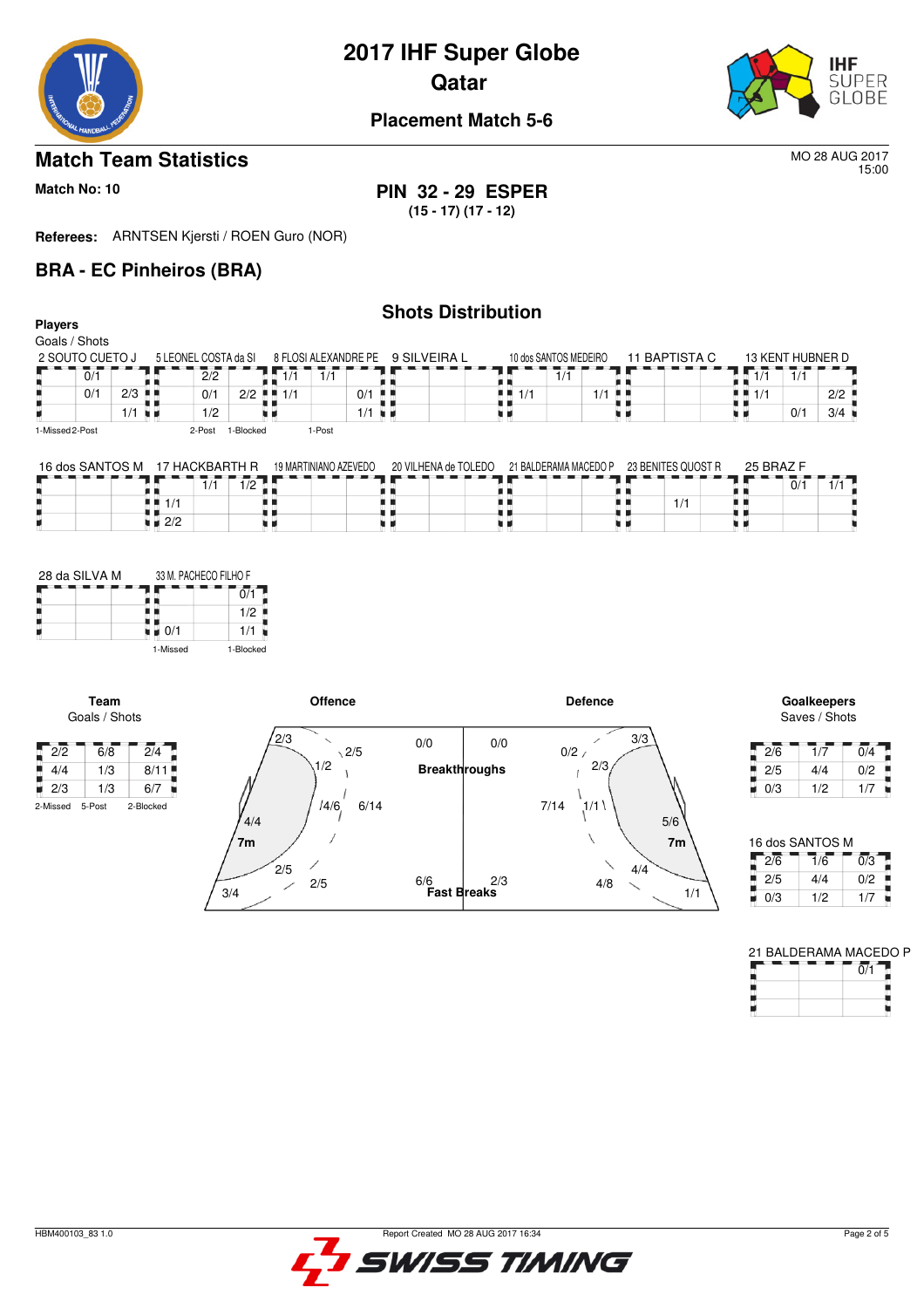

# **2017 IHF Super Globe Qatar**



### **Placement Match 5-6**

### **Match Team Statistics** MO 28 AUG 2017

15:00

**Match No: 10 PIN 32 - 29 ESPER**

**(15 - 17) (17 - 12)**

**Referees:** ARNTSEN Kjersti / ROEN Guro (NOR)

### **ESPER - Esperance Sportive de Tunis (TUN)**

|     | <b>Players</b>              |       |      |     |      | <b>Shots</b> |     |           |    | <b>Offence</b> |                | <b>Defence</b> |                |   | <b>Penalties</b> | <b>TP</b> |       |
|-----|-----------------------------|-------|------|-----|------|--------------|-----|-----------|----|----------------|----------------|----------------|----------------|---|------------------|-----------|-------|
| No. | Name                        | G/S   | $\%$ | 6m  | Wing | 9m           | 7m  | <b>FB</b> | ВT | <b>AS</b>      | <b>TF</b>      | <b>ST</b>      | <b>BS YC</b>   |   | 2Min   RC   BC   |           |       |
|     | <b>BEDOUI Ahmedamine</b>    |       |      |     |      |              |     |           |    |                |                |                |                |   |                  |           | 30:46 |
| 5.  | <b>ELMEJED Ademsaid</b>     |       |      |     |      |              |     |           |    |                |                |                |                |   |                  |           | 0:00  |
| 6   | <b>HACHICHA Mohamedives</b> |       |      |     |      |              |     |           |    |                | $\overline{c}$ |                |                |   |                  |           | 4:55  |
| 13  | <b>BHAR Mohamedali</b>      | 3/3   | 100  |     | 1/1  |              | 1/1 | 1/1       |    |                |                |                |                |   |                  |           | 60:00 |
| 14  | AISSA Hamdi                 | 1/1   | 100  | 1/1 |      |              |     |           |    |                |                |                |                |   |                  |           | 52:44 |
| 15  | <b>ABDELLI Bilel</b>        |       |      |     |      |              |     |           |    |                |                |                |                |   |                  |           | 7:10  |
| 16  | <b>ELABED Achraf</b>        |       |      |     |      |              |     |           |    |                |                |                |                |   |                  |           | 29:14 |
| 21  | <b>BOUGHANMI Oussama</b>    | 6/7   | 86   |     | 2/2  |              | 4/5 |           |    |                |                |                |                |   |                  |           | 37:28 |
| 24  | YOUSEFINEZHAD Amin          | 5/9   | 56   | 1/1 |      | 4/8          |     |           |    | $\overline{c}$ | $\overline{c}$ |                |                |   |                  |           | 46:09 |
| 25  | <b>BENSALAH Abdelhak</b>    | 4/9   | 44   | 1/2 |      | 3/7          |     |           |    | 4              | 3              |                |                |   |                  |           | 38:59 |
| 43  | <b>BOUKADIDA Chafik</b>     | 2/3   | 67   |     | 1/1  |              |     | 1/2       |    |                |                |                |                |   |                  |           | 39:17 |
| 66  | <b>BENFADHEL Mustapha</b>   |       |      |     |      |              |     |           |    |                |                |                |                |   |                  |           | 0:00  |
| 77  | <b>AMRI Nidhal</b>          | 8/12  | 67   | 4/4 |      | 4/8          |     |           |    | 6              | 3              |                |                |   |                  |           | 56:39 |
| 81  | <b>BERRICH Hamza</b>        |       |      |     |      |              |     |           |    |                |                |                |                |   |                  |           | 0:00  |
| 92  | <b>JAZIRI Oussama</b>       | 0/1   | 0    |     |      | 0/1          |     |           |    |                |                |                |                |   |                  |           | 16:39 |
|     | Bench/Team                  |       |      |     |      |              |     |           |    |                |                |                |                |   |                  |           |       |
|     | Totals                      | 29/45 | 64   | 7/8 | 4/4  | 11/24        | 5/6 | 2/3       |    | 14             | 13             | $\overline{2}$ | $\overline{c}$ | 3 | 4                |           |       |

|     | Goalkeepers              | <b>Total Shots</b> |    | 6m Shots |    | <b>Wing Shots</b> |    | 9m Shots |    | 7m Shots |   | <b>Fast Breaks</b> |   | <b>Breakthroughs</b> |   |
|-----|--------------------------|--------------------|----|----------|----|-------------------|----|----------|----|----------|---|--------------------|---|----------------------|---|
| No. | <b>Name</b>              | S/S                | %  | S/S      | %  | S/S               | %  | S/S      | %  | S/S      | % | S/S                | % | S/S                  | % |
|     | <b>BEDOUI Ahmedamine</b> | 4/20               | 20 | 2/4      | 50 | 1/4               | 25 | 1/10     | 10 | 0/1      |   | 0/1                | 0 |                      |   |
|     | 16 ELABED Achraf         | 9/25               | 36 | 3/8      | 38 | 0/2               |    | 6/7      | 86 | 0/3      |   | 0/5                |   |                      |   |
| 81  | <b>BERRICH Hamza</b>     |                    |    |          |    |                   |    |          |    |          |   |                    |   |                      |   |
|     | Totals                   |                    | 29 | 5/12     | 42 | 1/6               | រ  |          |    | 0/4      |   | 0/6                |   |                      |   |

| <b>Team Shots</b>    | Goals | <b>Saves</b> | <b>Missed</b> | Post | <b>Blocked</b> | Total | %   |
|----------------------|-------|--------------|---------------|------|----------------|-------|-----|
| 6m Shots             |       |              |               |      |                | 8     | 88  |
| <b>Wing Shots</b>    | 4     |              |               |      |                | 4     | 100 |
| 9m Shots             |       | 8            | 3             |      | 2              | 24    | 46  |
| 7m Shots             | 5     |              |               |      | N/A            | 6     | 83  |
| <b>Fast Breaks</b>   | 2     |              |               |      |                | 3     | 67  |
| <b>Breakthroughs</b> |       |              |               |      |                |       |     |
| <b>Totals</b>        | 29    |              | 3             |      | っ              | 45    | 64  |

**Number of Attacks:** 56, **Scoring Efficiency:** 52%

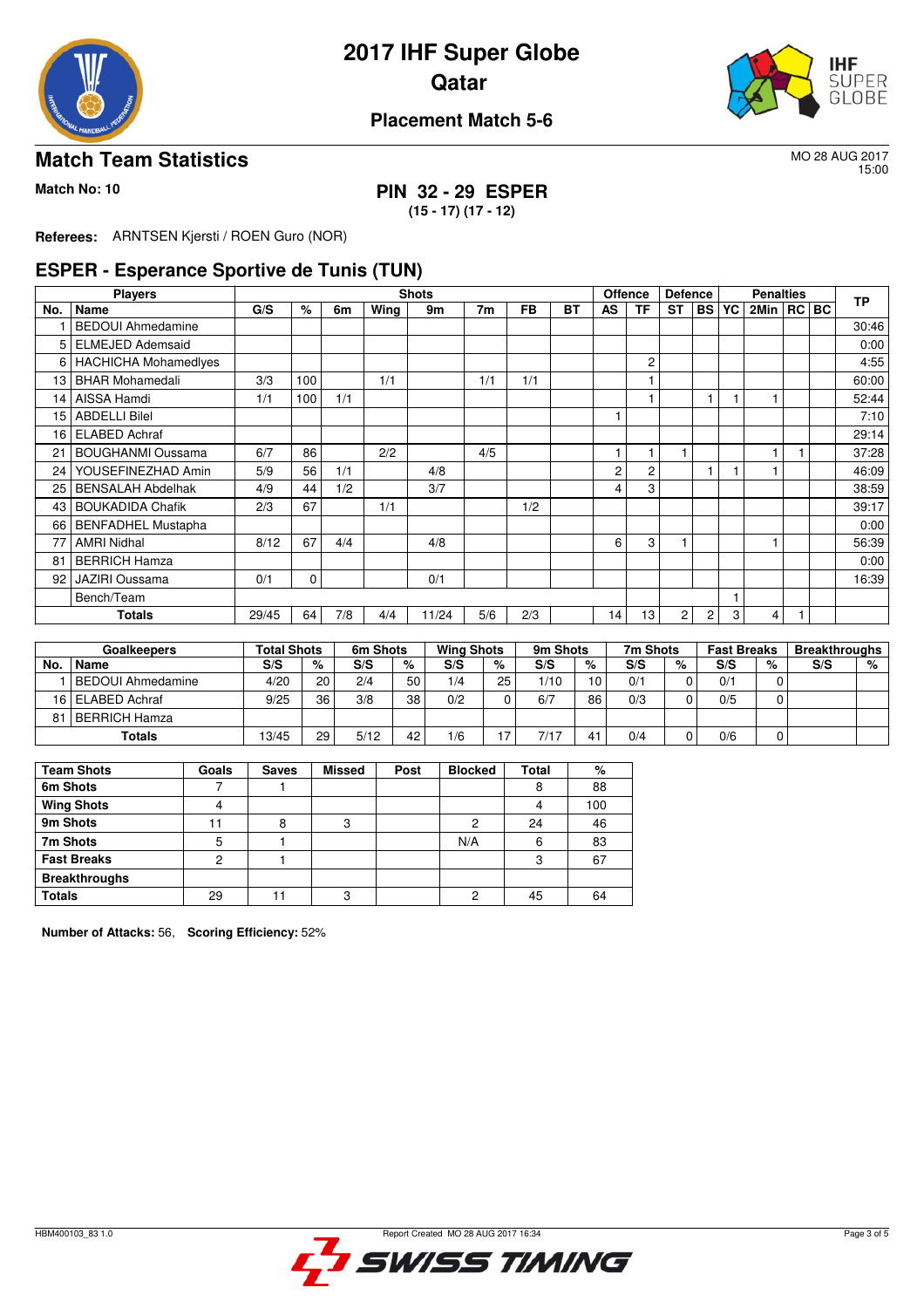

**2017 IHF Super Globe**

**Qatar** 



**Placement Match 5-6**

### **Match Team Statistics** MO 28 AUG 2017

15:00

**Match No: 10 PIN 32 - 29 ESPER (15 - 17) (17 - 12)**

**Referees:** ARNTSEN Kjersti / ROEN Guro (NOR)

## **TUN - Esperance Sportive de Tunis (TUN)**

| <b>Shots Distribution</b><br><b>Players</b><br>Goals / Shots |             |              |           |            |                      |             |  |  |  |  |  |  |  |  |
|--------------------------------------------------------------|-------------|--------------|-----------|------------|----------------------|-------------|--|--|--|--|--|--|--|--|
| 1 BEDOUI A                                                   | 5 ELMEJED A | 6 HACHICHA M | 13 BHAR M | 14 AISSA H | 15 ABDELLI B         | 16 ELABED A |  |  |  |  |  |  |  |  |
|                                                              |             |              | 2/2       |            |                      |             |  |  |  |  |  |  |  |  |
|                                                              |             |              |           |            |                      |             |  |  |  |  |  |  |  |  |
|                                                              |             |              | 1/1       |            | $1/1$ $\blacksquare$ |             |  |  |  |  |  |  |  |  |
|                                                              |             |              |           |            |                      |             |  |  |  |  |  |  |  |  |

|     | 21 BOUGHANMI O |              |          | 24 YOUSEFINEZHAD A | 25 BENSALAH A |                                   |          |     | 43 BOUKADIDA C |  | 66 BENFADHEL M |     | 77 AMRI N |  |     | 81 BERRICH H   |             |                      |  |  |
|-----|----------------|--------------|----------|--------------------|---------------|-----------------------------------|----------|-----|----------------|--|----------------|-----|-----------|--|-----|----------------|-------------|----------------------|--|--|
| 1/1 | 2/3            | $\mathbf{L}$ |          |                    |               |                                   | 2/3      |     |                |  |                |     |           |  |     | $\overline{4}$ | 2/2         | 2/2                  |  |  |
|     |                |              | 2/2      | 0/1                | /1            | $\blacksquare$ $\blacksquare$ 0/1 |          | 0/1 | /1             |  | 41/1           | 0/1 |           |  | . . | 0/1            | 0/1         |                      |  |  |
|     |                | 2/2          | 1/1      |                    |               | 1/2 ∎ ∎ 1/1                       |          |     |                |  |                |     |           |  |     | ∎∎ 1/*         | $\Omega$ /1 | $2/2$ $\blacksquare$ |  |  |
|     |                |              | 2-Missed |                    |               |                                   | I-Missed |     | -Blocked       |  |                |     |           |  |     |                |             | 1-Blocked            |  |  |

| 92 JAZIRI O |  |
|-------------|--|
| 0/1         |  |
|             |  |
|             |  |
|             |  |

**Team** Goals / Shots

į



Saves / Shots

| 0/2 | 2/8 | 2/4  |
|-----|-----|------|
| 0/4 | 2/3 | 3/11 |
| 1/3 | 2/3 | 1/7  |

| 1 BEDOUI A |     |     |
|------------|-----|-----|
| 0/1        | 1/4 | 1/3 |
| 0/1        | 1/1 | 0/5 |
| 1/2        |     | 0/3 |

| 16 ELABED A |     |     |
|-------------|-----|-----|
| 0/1         | 1/4 | 1/1 |
| 0/3         | 1/2 | 3/6 |
| 0/1         | 2/3 | 1/4 |

| 81 BERRICH H |  |
|--------------|--|
|              |  |
|              |  |